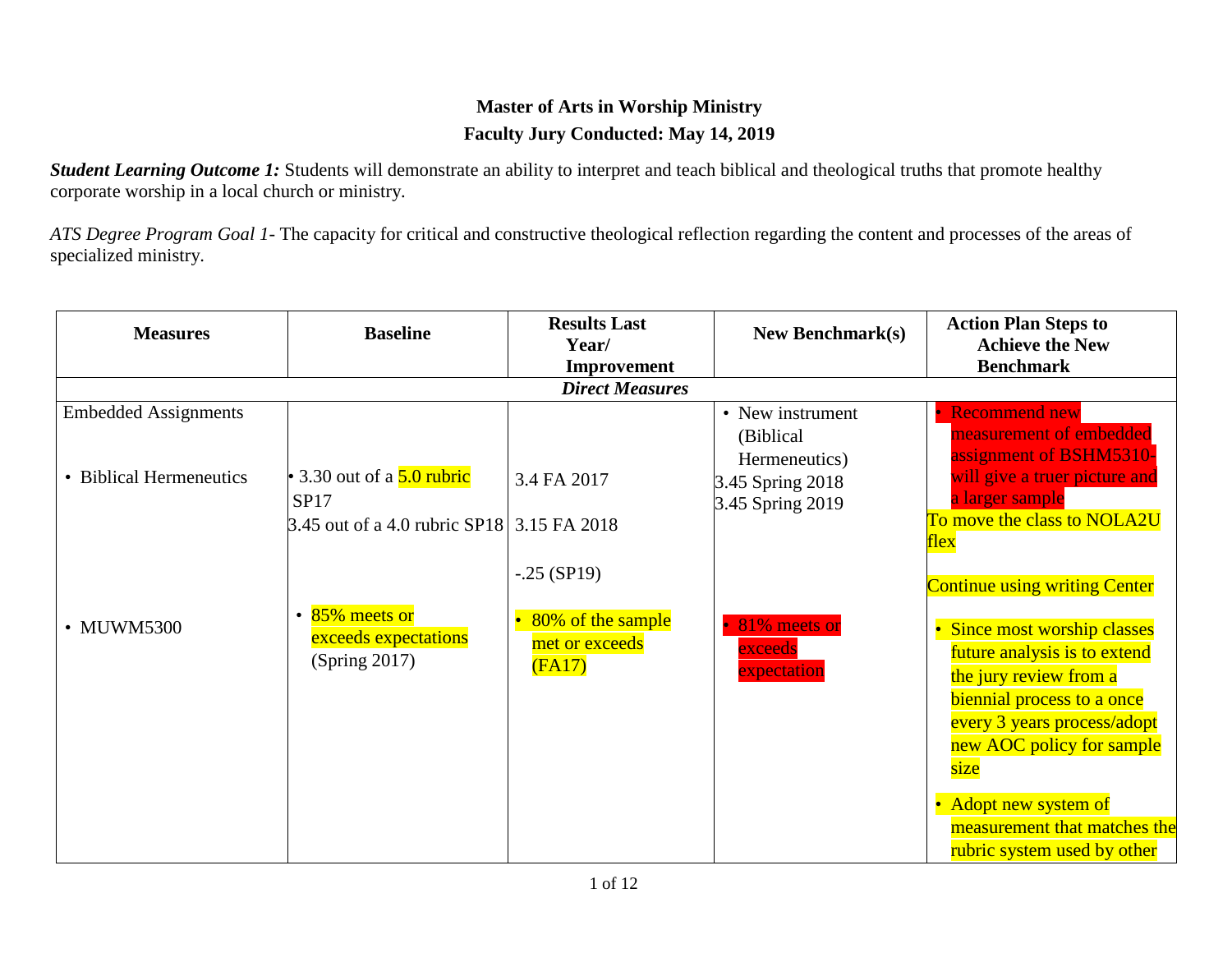|                                                                                                  |                                                                  |                                             |                                                                     | divisions (5-point Likert<br>scale: Inadequate, Basic,<br>Competent, Good, and<br>Excellent as a score of $4$ )<br>• Place in the syllabus wording<br>regarding the embedded<br>assignment to clarify the<br>instructions for the<br>embedded assignment to<br>better match the learning we<br>are trying to achieve.<br>• Increase the number of hybrid<br>meetings<br>• Offer instruction in a<br><b>NOLA2U</b> format |
|--------------------------------------------------------------------------------------------------|------------------------------------------------------------------|---------------------------------------------|---------------------------------------------------------------------|--------------------------------------------------------------------------------------------------------------------------------------------------------------------------------------------------------------------------------------------------------------------------------------------------------------------------------------------------------------------------------------------------------------------------|
|                                                                                                  |                                                                  | <b>Indirect Measures</b>                    |                                                                     |                                                                                                                                                                                                                                                                                                                                                                                                                          |
| Degree Program<br>Surveys                                                                        |                                                                  |                                             |                                                                     |                                                                                                                                                                                                                                                                                                                                                                                                                          |
| • "How well do you feel<br>NOBTS prepared you<br>in Biblical exposition<br>$-$ to interpret $\&$ | • 85% will rate it 3.0 or<br>above on a<br>5.0 Likert scale SP17 | 90.75% rated it 4.0 or<br>higher<br>2017    | 88% rate it 4.0 or above on<br>a 5.0 Likert scale/                  | • Adding NOLA2U Flex to<br>course and revising online<br>course.                                                                                                                                                                                                                                                                                                                                                         |
| communicate the Bible<br>accurately?"                                                            | 88% will rate it 4.0 or<br>above SP18                            | 93.01% rated it at 4.0 or<br>higher<br>2018 |                                                                     |                                                                                                                                                                                                                                                                                                                                                                                                                          |
|                                                                                                  |                                                                  | 2.26 Improvement                            |                                                                     |                                                                                                                                                                                                                                                                                                                                                                                                                          |
| • "How well do you feel<br>NOBTS prepared you                                                    | • 85% will rate it 3.0 or<br>above on a 5.0 Likert               | 82.85% (2017)                               | 81.5% will rate it at 4.0 or<br>better on a 5.0 Likert<br>scale/85% | • Adding NOLA2U Flex to<br>course and revising online                                                                                                                                                                                                                                                                                                                                                                    |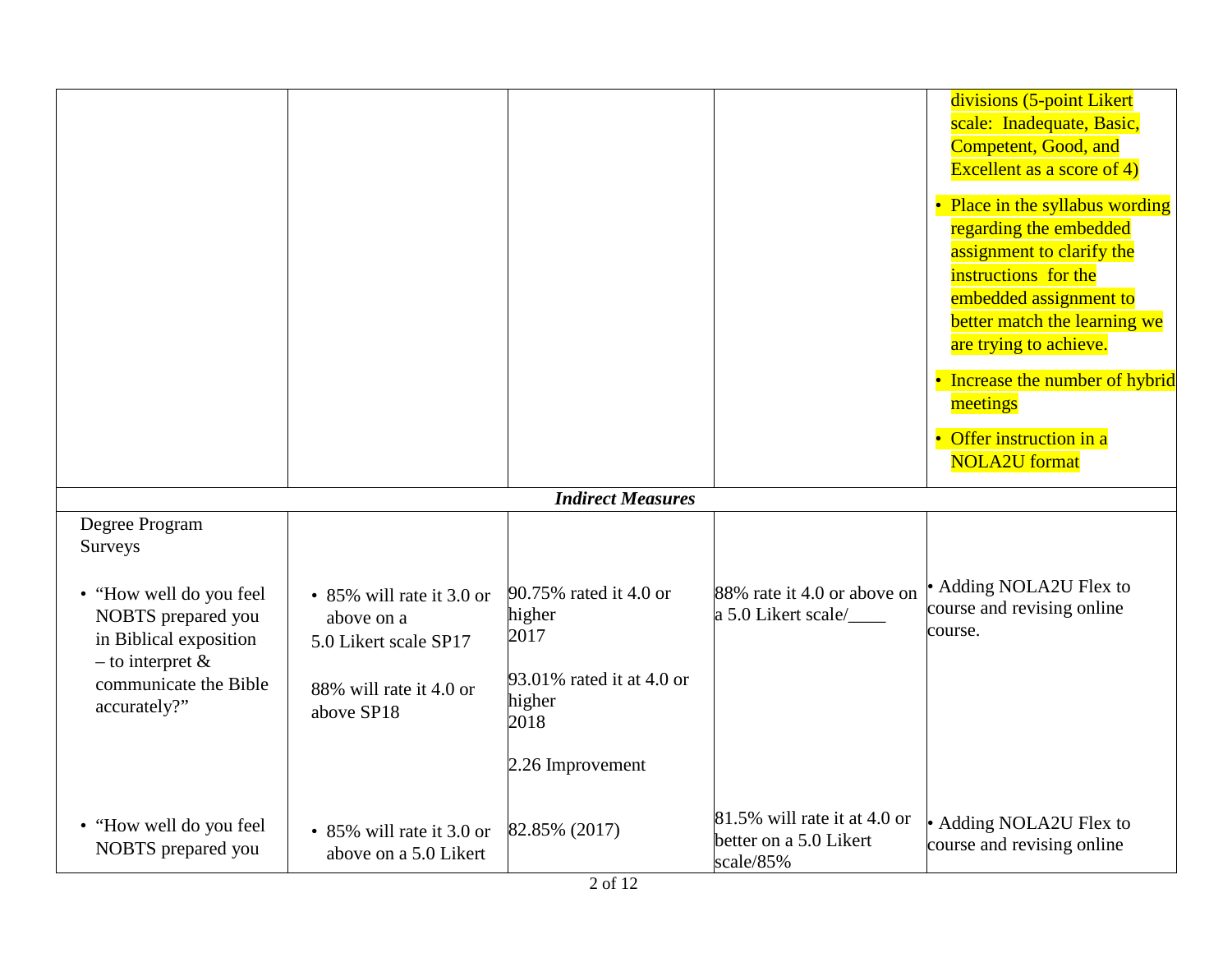| in Christian                                                           | scale SP17                                   |                                               | course. |
|------------------------------------------------------------------------|----------------------------------------------|-----------------------------------------------|---------|
| Theological Heritage –<br>to understand and<br>interpret the Christian | • $81.5\%$ will rate it 4.0<br>or above SP18 | 86.56% rated it at 4.0 or<br>higher<br>(2018) |         |
| theological heritage<br>and Baptist polity for<br>the church?"         |                                              | 3.71% Improvement<br>(SP19)                   |         |
|                                                                        |                                              |                                               |         |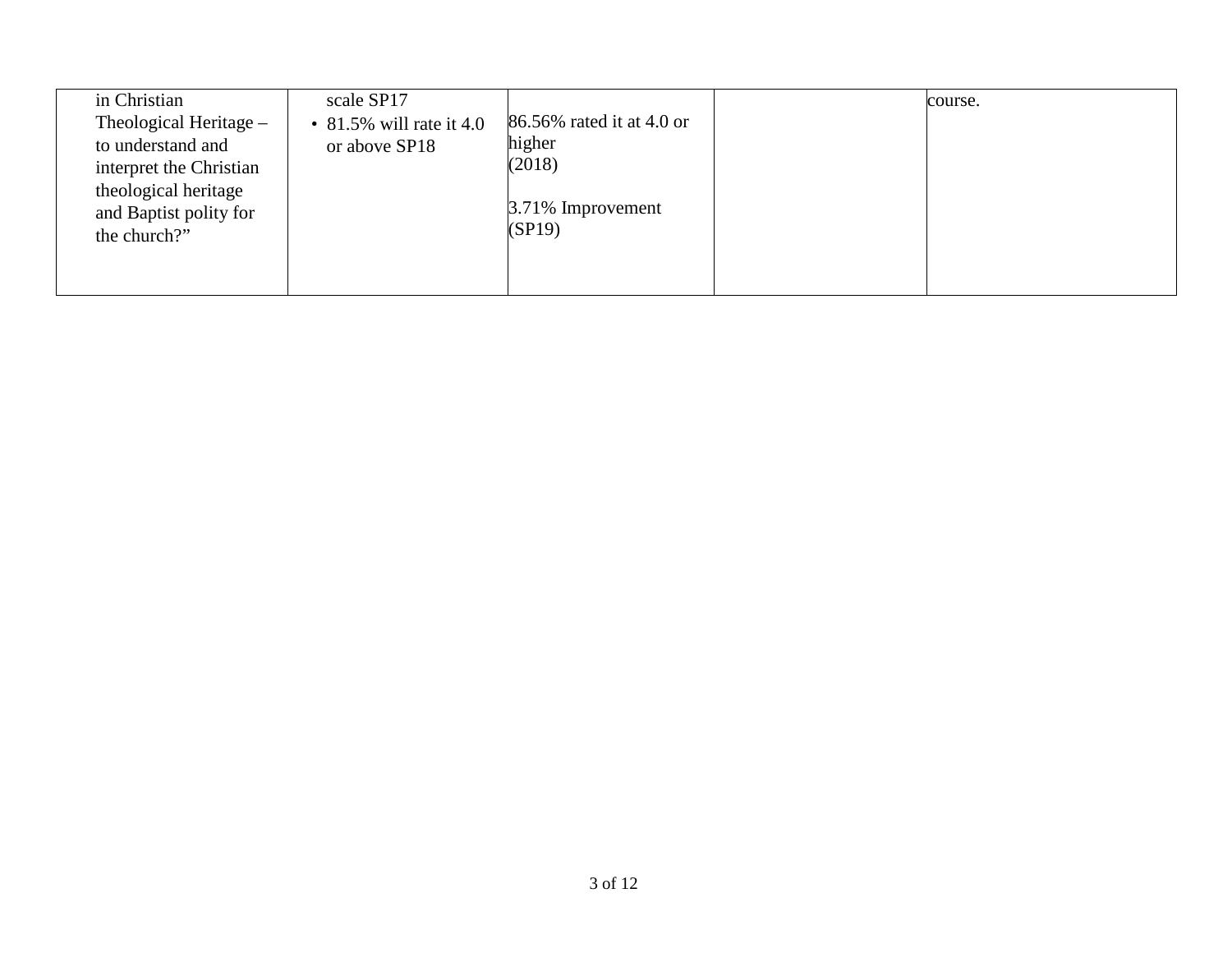### *Student Learning Outcome 2: Students will demonstrate foundational understanding of worship leadership philosophy, principles, and ministry models in the local church and its ministries.*

*ATS Degree Program Goal 1-* The capacity for critical and constructive theological reflection regarding the content and processes of the areas of specialized ministry.

| <b>Measures</b>                                                                                                                                                                                                                                         | <b>Baseline</b>          | <b>Results Last</b><br>Year/           | <b>New Benchmark(s)</b>                                          | <b>Action Plan Steps to Achieve</b><br>the New Benchmark                                                                                                                                                                                                                                                                                                                                                                                                                                                                                                                                          |
|---------------------------------------------------------------------------------------------------------------------------------------------------------------------------------------------------------------------------------------------------------|--------------------------|----------------------------------------|------------------------------------------------------------------|---------------------------------------------------------------------------------------------------------------------------------------------------------------------------------------------------------------------------------------------------------------------------------------------------------------------------------------------------------------------------------------------------------------------------------------------------------------------------------------------------------------------------------------------------------------------------------------------------|
|                                                                                                                                                                                                                                                         |                          | Improvement                            |                                                                  |                                                                                                                                                                                                                                                                                                                                                                                                                                                                                                                                                                                                   |
|                                                                                                                                                                                                                                                         |                          | <b>Direct Measures</b>                 |                                                                  |                                                                                                                                                                                                                                                                                                                                                                                                                                                                                                                                                                                                   |
| • MUWM5300<br><b>Embedded Assignment</b><br>Student learning Outcome 2:<br>Students will demonstrate<br>foundational understanding of<br>worship leadership<br>philosophy, principles, and<br>ministry models in the local<br>church and its ministries | • 85% meets expectations | • 80% meets or exceeds<br>expectations | 81% to meet or<br>$\mathop{\rm exceed}\nolimits$<br>expectations | Since most worship classes<br>are offered on a biennial<br>rotation future analysis is to<br>extend the jury review from a<br>biennial process to a once<br>every 3 years process/adopt<br>new AOC policy for sample<br>size<br>• Adopt new system of<br>measurement that matches the<br>rubric system used by other<br>divisions (5-point Likert scale:<br>Inadequate, Basic, Competent,<br>Good, and Excellent as a score<br>of 4)<br>• Place in the syllabus wording<br>regarding the embedded<br>assignment to clarify the<br>instructions for the embedded<br>assignment to better match the |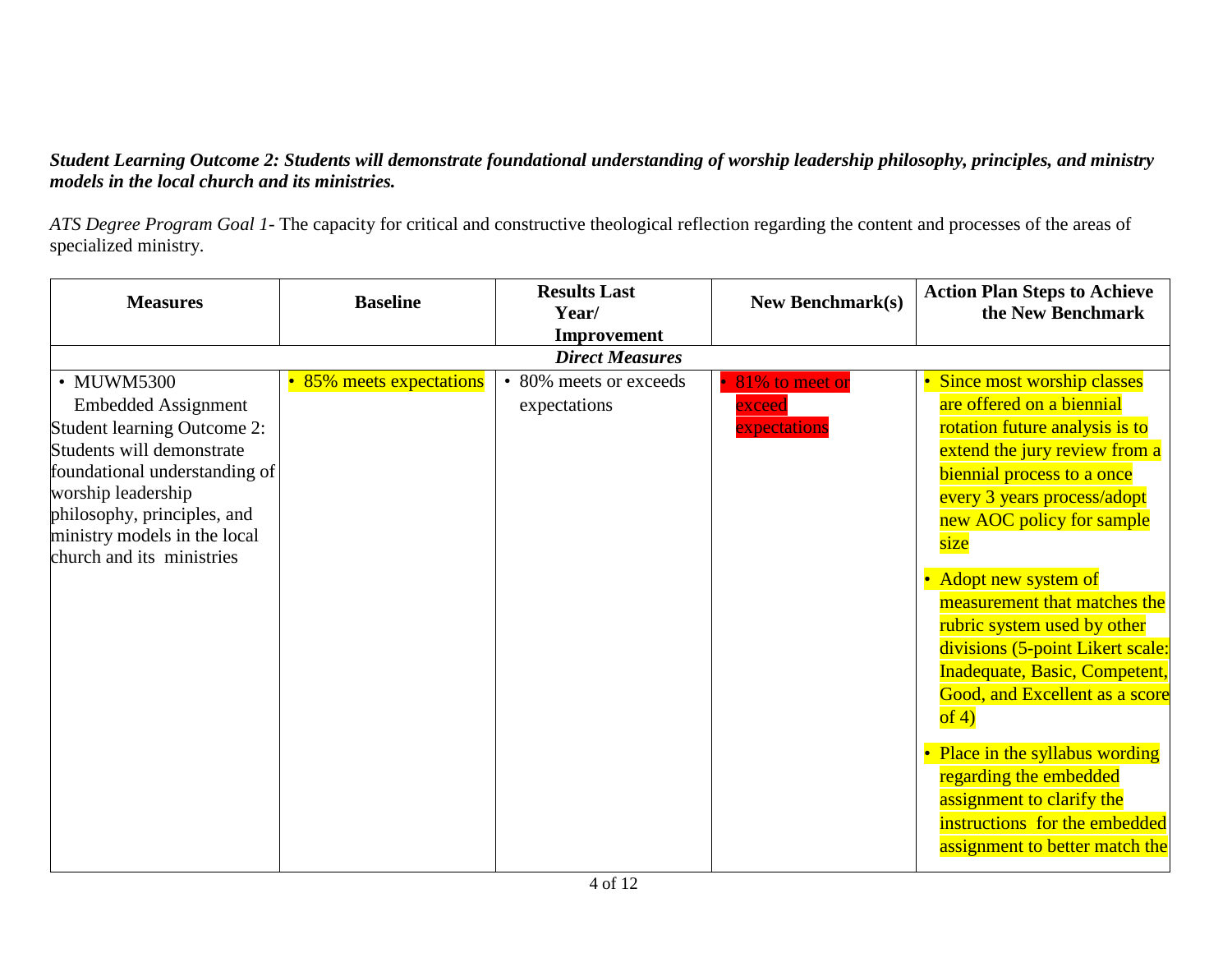| • PATH 5300<br>Embedded<br>Assignment                            | • see supplemental<br>document | 3.33 out of 4.0 (FA17)<br>3.67 out of 4.0 (FA18)                                                                   | <b>NA</b>                                                                                            | learning we are trying to<br>achieve.<br>• Increase the number of hybrid<br>meetings<br>Offer instruction in a<br>$\bullet$<br><b>NOLA2U</b> format |
|------------------------------------------------------------------|--------------------------------|--------------------------------------------------------------------------------------------------------------------|------------------------------------------------------------------------------------------------------|-----------------------------------------------------------------------------------------------------------------------------------------------------|
|                                                                  |                                | <b>Indirect Measures</b>                                                                                           |                                                                                                      |                                                                                                                                                     |
| • Degree Program<br>Survey (Worship<br>Leadership<br>Competency) | a 5-point scale                | • 69% score 4 or higher on 66% scored 4 or higher on a<br>5-point scale (FA17)<br>72% scored 4 or higher<br>(SP18) | • 70% of respondents<br>score 4 or higher<br>(Baseline established<br>by examining SP17 and<br>FA18) | • Add the Degree Program<br><b>Survey Worship Leadership</b><br>Competency question as an<br>indirect measure<br>• Establish a Baseline at 70%      |
|                                                                  |                                | 70% scored 4 or higher<br>(FA18)                                                                                   |                                                                                                      |                                                                                                                                                     |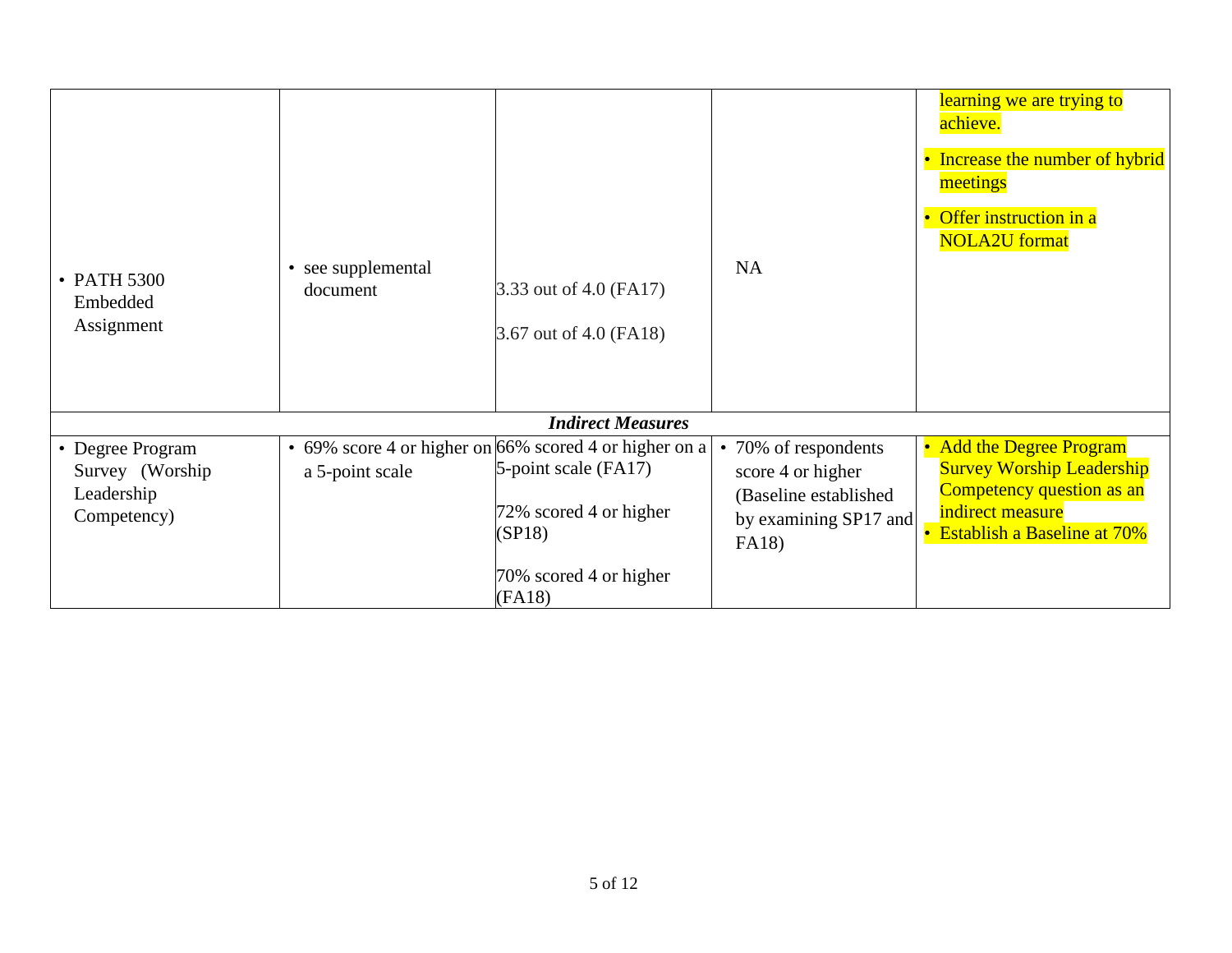#### *Student Learning Outcome 3:*

A. Students will be equipped to create and lead a comprehensive worship ministry for a church or ministry; Students will demonstrate competency in one of several specialized contexts of worship ministry (preaching, worship education, music, or missions/church planting)

*ATS Degree Program Goal 2- Skill in the design, implementation, and assessment of ministry in these specialized areas*

| <b>Measures</b>                                                                       | <b>Baseline</b>              | <b>Results Last</b><br>Year/<br>Improvement                                             | <b>New Benchmark(s)</b>                                                                                    | <b>Action Plan Steps to</b><br><b>Achieve the New</b><br><b>Benchmark</b>                                                                                               |
|---------------------------------------------------------------------------------------|------------------------------|-----------------------------------------------------------------------------------------|------------------------------------------------------------------------------------------------------------|-------------------------------------------------------------------------------------------------------------------------------------------------------------------------|
|                                                                                       |                              | <b>Direct Measures</b>                                                                  |                                                                                                            |                                                                                                                                                                         |
| <b>Embedded Assignment</b><br>• PATH5300                                              | See supplemental<br>document | 3.33 out of 4.0 (FA17)<br>3.67 out of 4.0 (FA18)                                        | <b>NA</b>                                                                                                  | Add a direct measurement for<br>this SLO<br>A range of meetings occurred<br>that led to a revision of the<br>course PATH 5300 in the spring<br>of 2018 and Fall of 2018 |
|                                                                                       |                              | <b>Indirect Measures</b>                                                                |                                                                                                            |                                                                                                                                                                         |
| • Degree Program<br><b>Survey PATH</b><br>5300 (Worship)<br>Leadership<br>Competency) | $\bullet$                    | 66% scored 4 or higher on a<br>5-point scale (FA17)<br>72% scored 4 or higher<br>(SP18) | 70% of respondents<br>score 4 or higher<br>(Baseline established by<br>examining SP17 and<br><b>FA18</b> ) | <b>Add the Degree Program</b><br>$\bullet$<br><b>Survey Worship Leadership</b><br>Competency question as an<br>indirect measure<br><b>Establish a Baseline at 70%</b>   |
|                                                                                       |                              | 70% scored 4 or higher<br>(FA18)                                                        |                                                                                                            |                                                                                                                                                                         |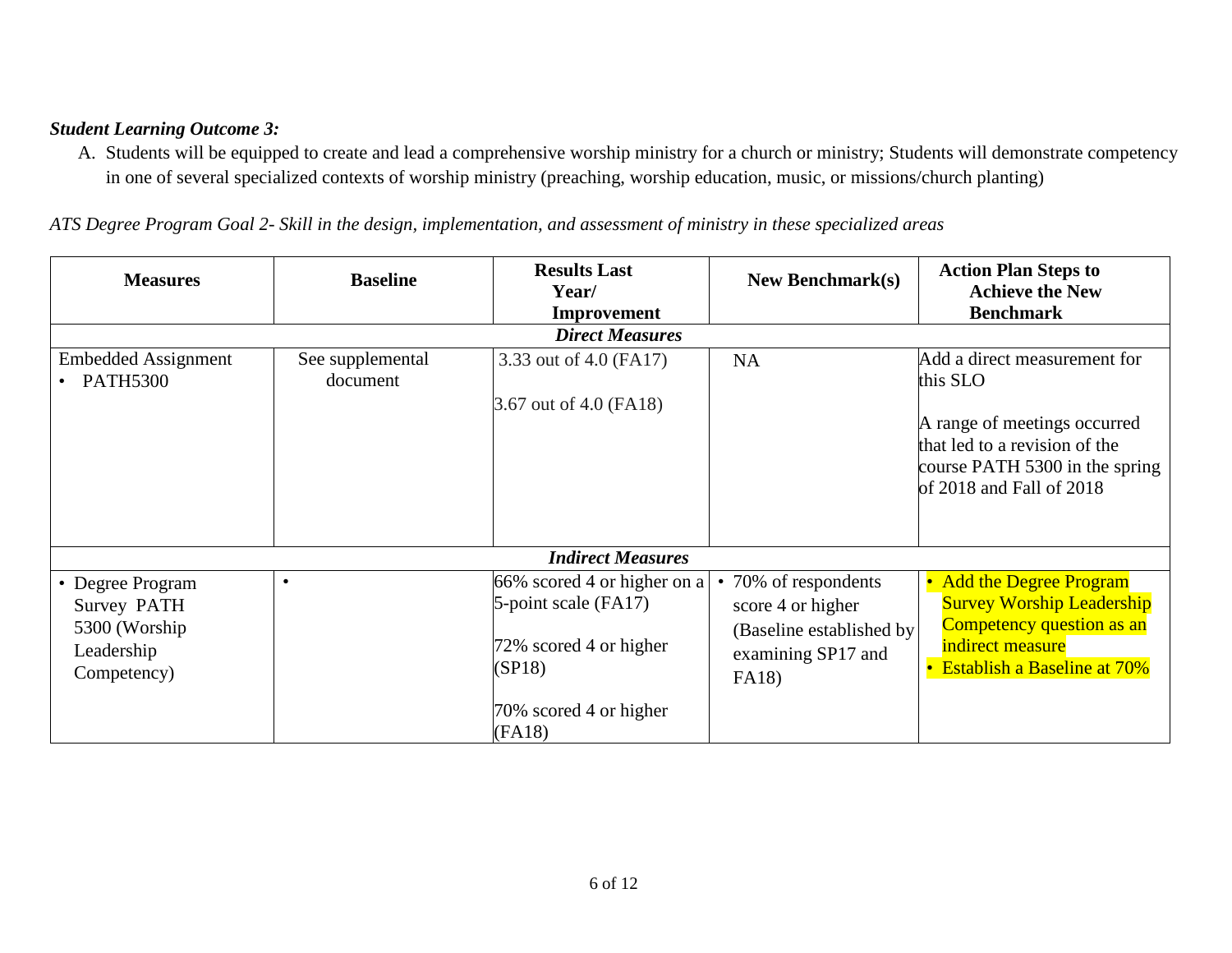## *Student Learning Outcome 4: Students will demonstrate understanding of the effective use of technology in worship ministry.*

*ATS Degree Program Goal 3– An understanding of the various disciplines that undergird the area of specialized ministry*

| <b>Measures</b>            | <b>Baseline</b>    | <b>Results Last</b><br>Year/ | <b>New Benchmark(s)</b> | <b>Action Plan Steps to</b><br><b>Achieve the New</b><br><b>Benchmark</b> |
|----------------------------|--------------------|------------------------------|-------------------------|---------------------------------------------------------------------------|
|                            |                    | Improvement                  |                         |                                                                           |
|                            |                    | <b>Direct Measures</b>       |                         |                                                                           |
| <b>Embedded Assignment</b> | $\cdot$ 67% met or | • Results:                   | • 86% meets or          |                                                                           |
| • MUWM5304                 | exceeded           | 100% meets                   | exceeds                 | • Adopt new system of                                                     |
| Technologies for Worship   | expectations       | or exceed                    | expectations            | measurement that matches the                                              |
| Ministries                 |                    |                              |                         | rubric system used by other                                               |
|                            |                    |                              |                         | divisions (5-point Likert                                                 |
| Student presentation on    |                    | The new measurement          | 3.2 as a different      | scale: Inadequate, Basic,                                                 |
| technologie in worship     |                    | scale was implemented        | measuring scale         | Competent, Good, and                                                      |
|                            |                    | and resulted in the          |                         | Excellent as a score of $4$ )                                             |
| Understanding is           |                    | following data point:        |                         |                                                                           |
| interpreted in a broader   |                    |                              |                         | The class needs to be updated                                             |
| semantic range than        |                    |                              |                         | in terms of technology topics                                             |
| Bloom's meaning of         |                    |                              |                         | and possibly students should                                              |
| understanding for this     |                    |                              |                         | be challenged to complete                                                 |
| <b>SLO</b>                 |                    |                              |                         | more complex tasks or                                                     |
|                            |                    |                              |                         | investigating technology                                                  |
|                            |                    |                              |                         | topics they are not familiar                                              |
|                            |                    |                              |                         |                                                                           |
|                            |                    |                              |                         | with                                                                      |
|                            |                    |                              |                         | Increase the number of hybrid                                             |
|                            |                    |                              |                         | meetings                                                                  |
|                            |                    |                              |                         |                                                                           |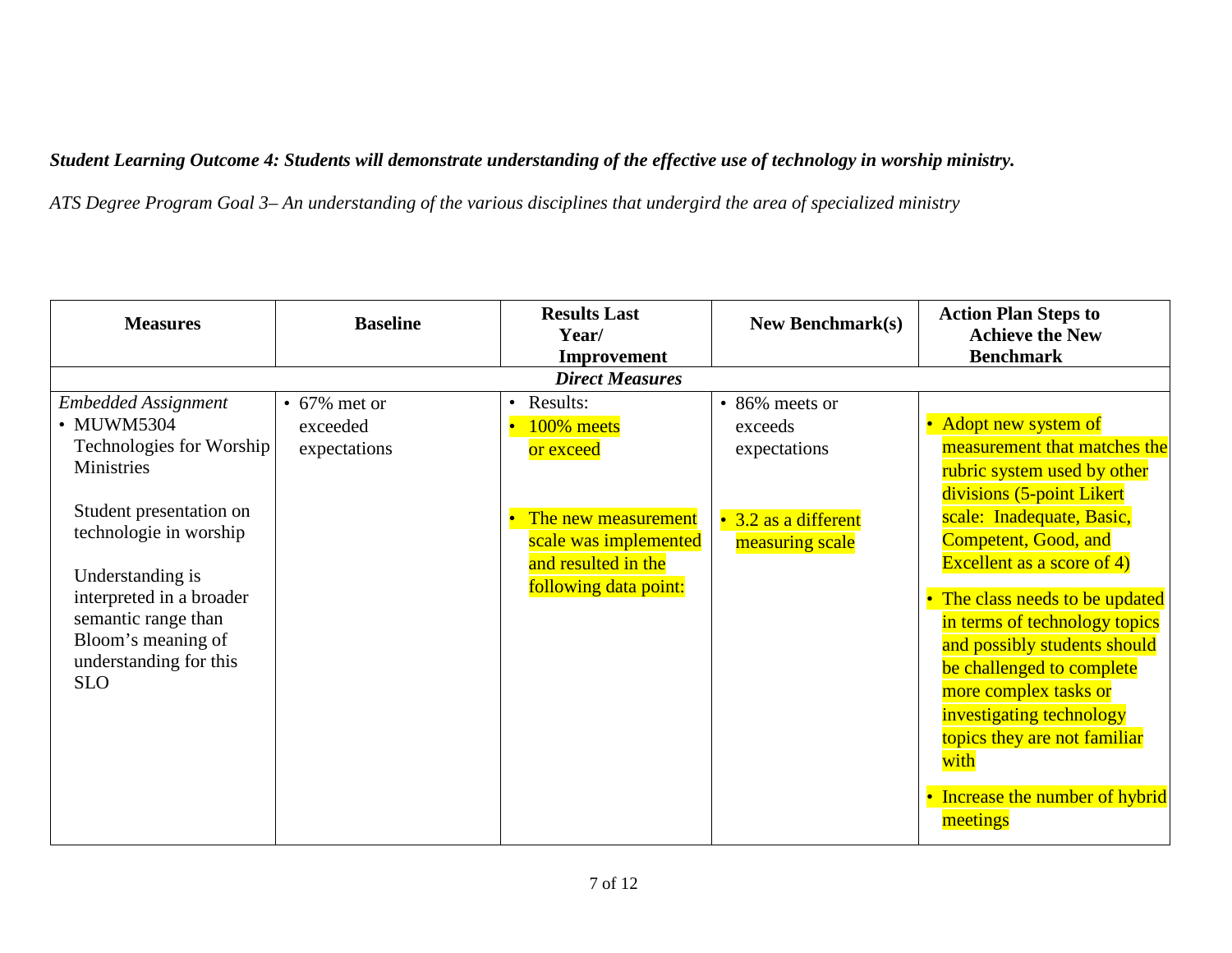|                                                                                                                                        |           |                                                        |           | • Offer instruction in a<br><b>NOLA2U</b> format |
|----------------------------------------------------------------------------------------------------------------------------------------|-----------|--------------------------------------------------------|-----------|--------------------------------------------------|
|                                                                                                                                        |           | <b>Indirect Measures</b>                               |           |                                                  |
| Spring 18 and Spring 19<br>Noel-Levitz Survey                                                                                          | <b>NA</b> | Perceived Importance 5.4<br>(SP19)                     | $\bullet$ | $\bullet$                                        |
| Question 32 asks students<br>to rate the following<br>statement on a 7-point<br>scale: "My classes provide<br>opportunities to improve |           | Perceived Importance<br>6.08<br>(National Ave. 2019)   |           |                                                  |
| my technology skills."                                                                                                                 |           | Perceived Satisfaction 5.6<br>(SP19)                   |           |                                                  |
|                                                                                                                                        |           | <b>Perceived Satisfaction</b><br>5.72 (SP18)           |           |                                                  |
|                                                                                                                                        |           | Perceived Satisfaction<br>5.80<br>(National Ave. SP19) |           |                                                  |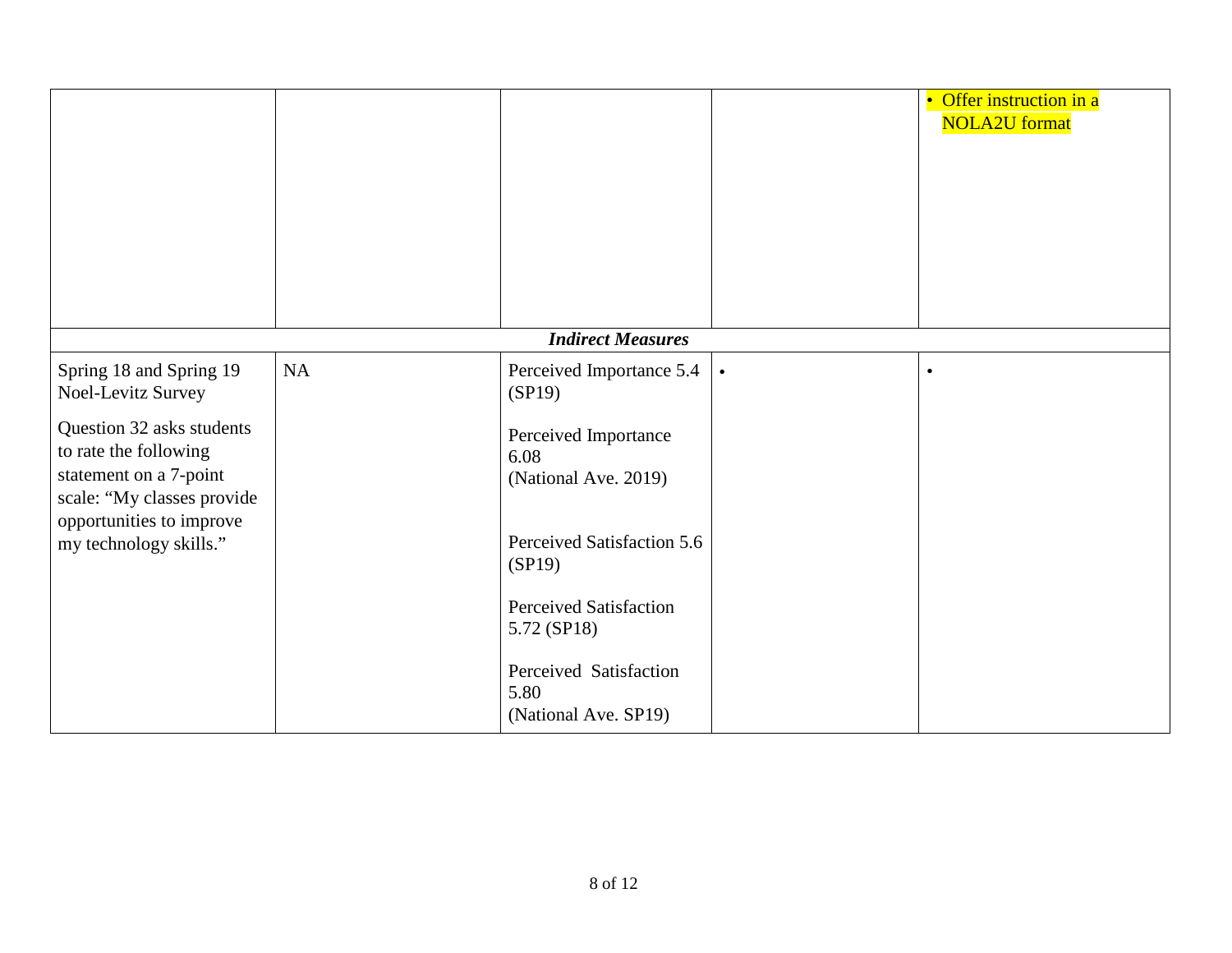*Student Learning Outcome 5: Students will demonstrate understanding of the effective use of congregational song in corporate worship. ATS* 

|  |  |  | Degree Program Goal 3– An understanding of the various disciplines that undergird the area of specialized ministry |  |  |  |  |  |  |  |  |
|--|--|--|--------------------------------------------------------------------------------------------------------------------|--|--|--|--|--|--|--|--|
|--|--|--|--------------------------------------------------------------------------------------------------------------------|--|--|--|--|--|--|--|--|

| <b>Measure</b><br>S                                                           | <b>Baseline</b>                                             | <b>Results Last</b><br>Year/                          | <b>New Benchmark(s)</b>                     | <b>Action Plan Steps to</b><br><b>Achieve the New</b><br><b>Benchmark</b>                                                                                                                                                                                                                                                                                                                                                                                                                                                                 |
|-------------------------------------------------------------------------------|-------------------------------------------------------------|-------------------------------------------------------|---------------------------------------------|-------------------------------------------------------------------------------------------------------------------------------------------------------------------------------------------------------------------------------------------------------------------------------------------------------------------------------------------------------------------------------------------------------------------------------------------------------------------------------------------------------------------------------------------|
|                                                                               |                                                             | Improvement<br><b>Direct Measures</b>                 |                                             |                                                                                                                                                                                                                                                                                                                                                                                                                                                                                                                                           |
| <b>Embedded Assignment</b><br>• MUWM5302<br>(worship service<br>observations) | • Spring $2017$ :<br>o 91% meets or exceeds<br>expectations | • Spring 2019: 85%<br>met or exceeded<br>expectations | • 85.5% meets or<br>exceeds<br>expectations | • Establish healthier<br>program evaluation<br>practices that are more<br>realistic and thus hold the<br>potential for showing<br>"real" improvement over<br>the course of a number of<br>juries.<br>• Adopt new system of<br>measurement that matches<br>the rubric system used by<br>other divisions (5-point<br>Likert scale: Inadequate,<br>Basic, Competent, Good,<br>and Excellent as a score of<br>4)<br>• The Division will<br>consider a more simple,<br>sufficient, and sustainable<br>approach that may involve<br>fewer SLO's |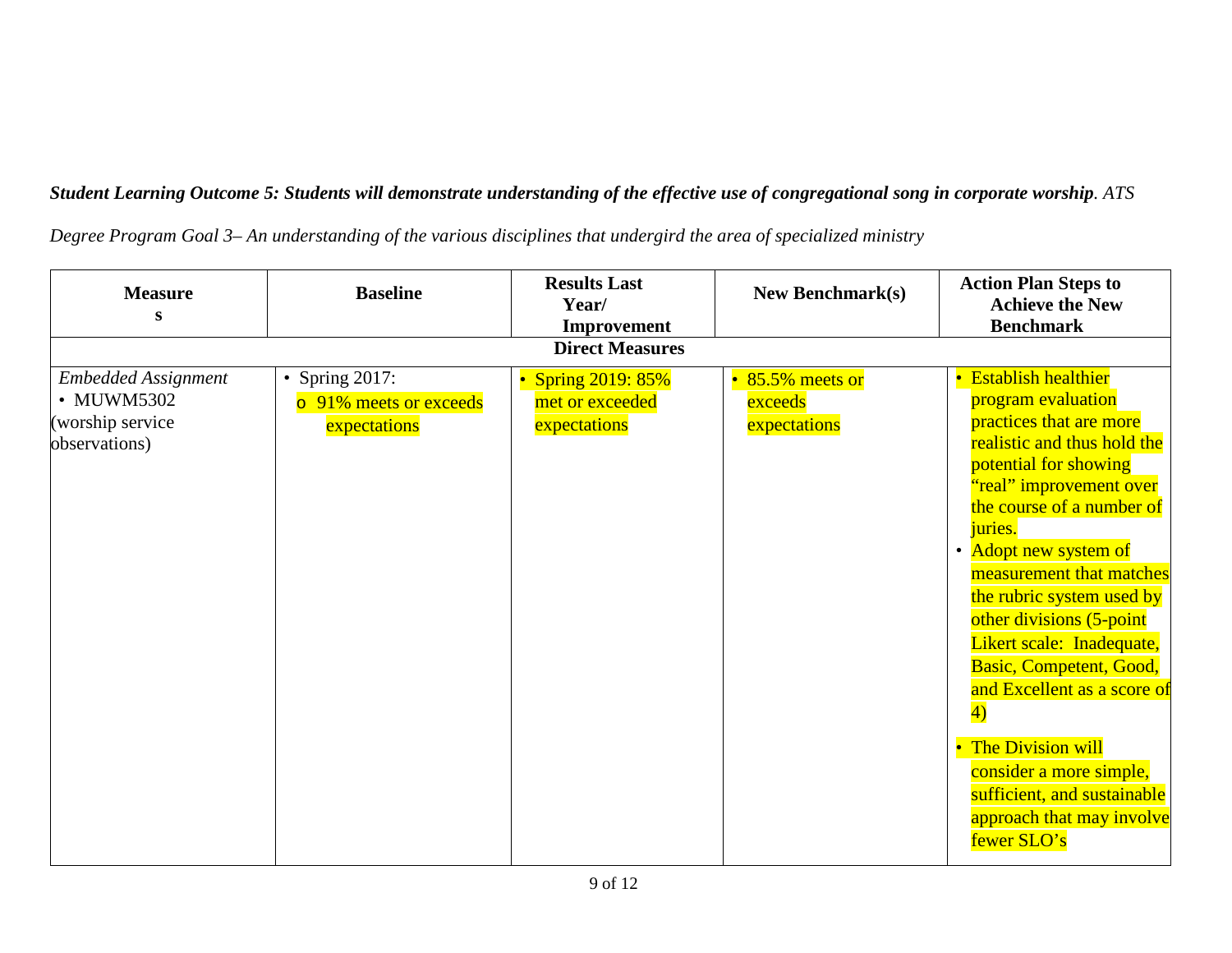|                                                                                                                                                                                                            |                                                                                                             |                                                                                               |                                                                    | • Increase the number of<br>hybrid meetings<br>Offer instruction in a<br>$\bullet$<br><b>NOLA2U</b> format |
|------------------------------------------------------------------------------------------------------------------------------------------------------------------------------------------------------------|-------------------------------------------------------------------------------------------------------------|-----------------------------------------------------------------------------------------------|--------------------------------------------------------------------|------------------------------------------------------------------------------------------------------------|
|                                                                                                                                                                                                            |                                                                                                             | <b>Indirect Measures</b>                                                                      |                                                                    |                                                                                                            |
| "How well do you feel<br>NOBTS prepared<br>you in Christian<br>Theological Heritage<br>- to understand and<br>interpret the<br>Christian theological<br>heritage and Baptist<br>polity for the<br>church?" | 85% will rate it 3.0 or<br>above on a 5.0 Likert<br>scale SP17<br>• 81.5% will rate it 4.0 or<br>above SP18 | 82.85% (2017)<br>86.56% rated it at 4.0 or<br>higher<br>(2018)<br>$3.71\%$ Improvement (SP19) | 81.5% will rate it at 4.0 or<br>above on a 5.0 Likert<br>scale/85% | Adding NOLA2U Flex to<br>course and revising online<br>course.                                             |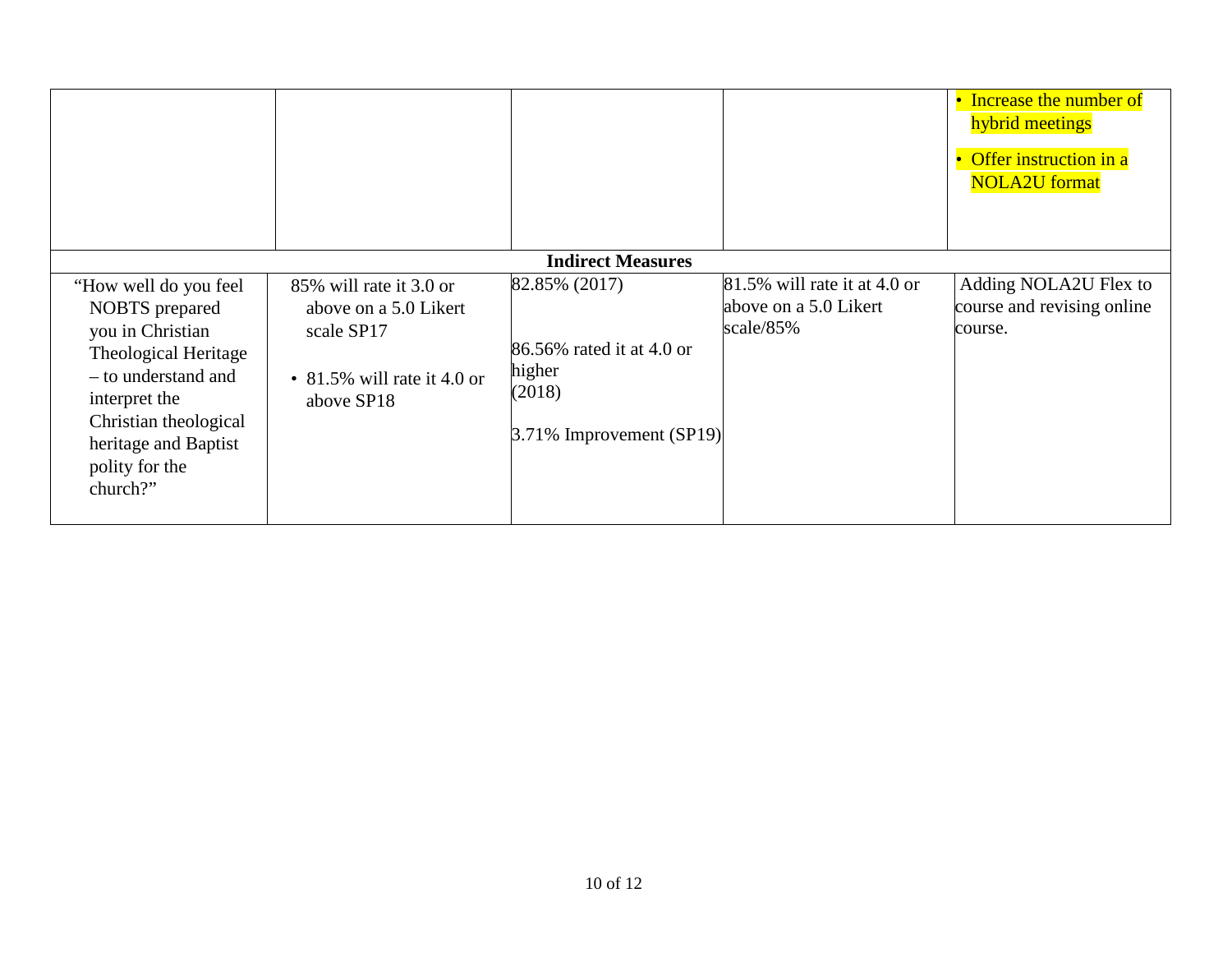# *Student Learning Outcome 6: Students will demonstrate growth in personal and spiritual maturity.*

*ATS Degree Program Goal 4- Growth in personal and spiritual maturity*

| <b>Measures</b>            | <b>Baseline</b>                                         | <b>Results Last</b><br>Year/  | New Benchmark $(s)$   | <b>Action Plan Steps to</b><br><b>Achieve the New</b> |
|----------------------------|---------------------------------------------------------|-------------------------------|-----------------------|-------------------------------------------------------|
|                            |                                                         | <b>Improvement</b>            |                       | <b>Benchmark</b>                                      |
|                            |                                                         | <b>Direct Measures</b>        |                       |                                                       |
| • New Direct Measure       | $3.75$ (there is no record of the 4.18 SP18, Summer 18, |                               | $3.75/4.2$ out of 5.0 | • Improve communication of                            |
| <b>Added as Result of</b>  | scale)                                                  | FA184.37                      |                       | the rubric for the syllabus.                          |
| 5.17.18 Jury:              |                                                         |                               |                       |                                                       |
| <b>Introduction to</b>     |                                                         | $4.18/5.0$ (Spring, Summer,   |                       |                                                       |
| <b>Spiritual Formation</b> |                                                         | $\&$ Fall of 2018)            |                       |                                                       |
| reflection paper           |                                                         |                               |                       |                                                       |
|                            |                                                         | $N/A$ as new measure $(SP19)$ |                       |                                                       |